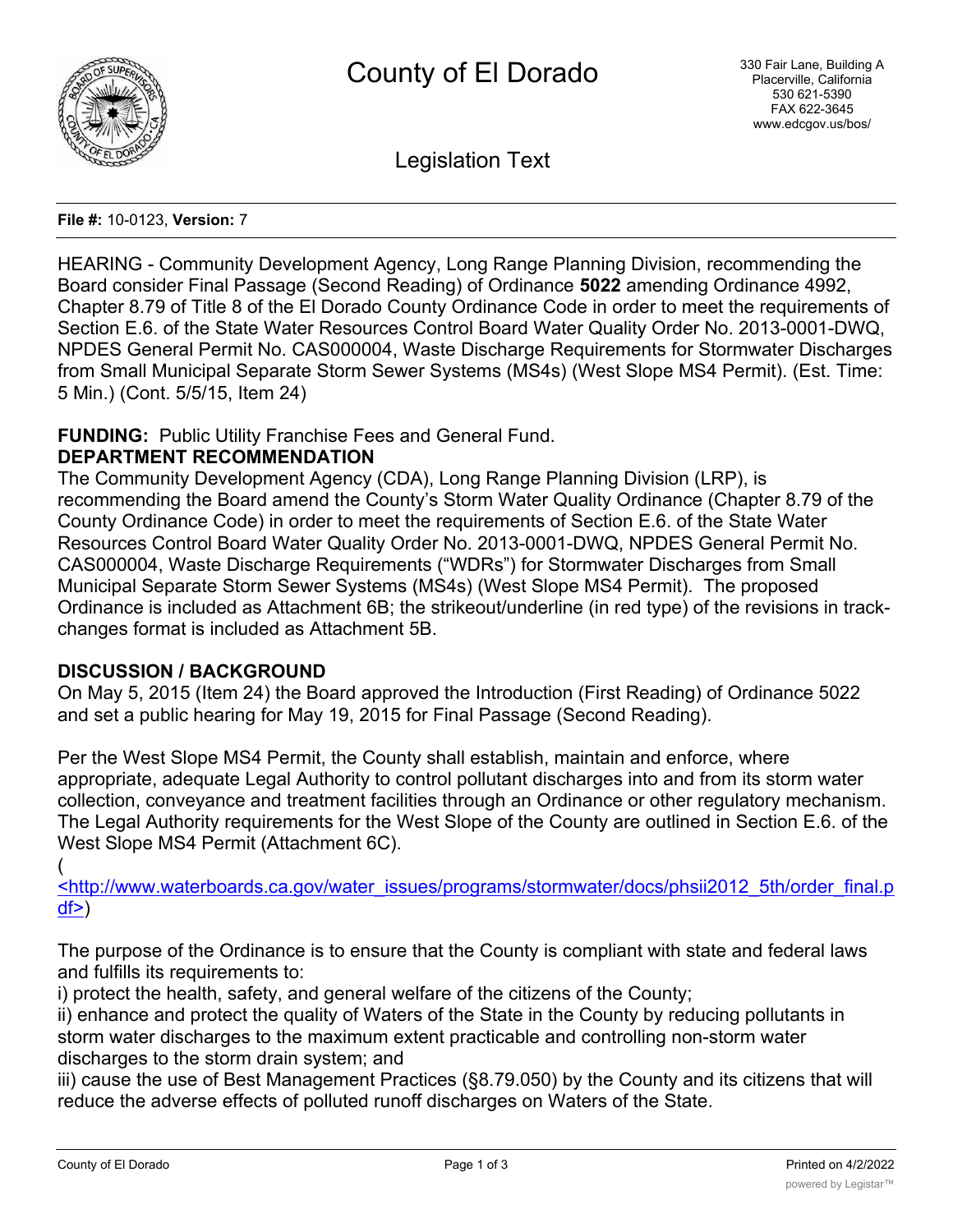This Ordinance seeks to promote these purposes by:

i) prohibiting illicit discharges to the storm drain system;

ii) establishing authority to adopt requirements for storm water management, including source control requirements, to reduce pollution to the maximum extent practicable;

iii) establishing authority to adopt requirements for development projects to reduce storm water pollution and erosion both during construction and after the project is complete; and iv) establishing authority that will enable the County to implement and enforce any Storm Water Management Plan adopted by the County. This Ordinance will apply to all unincorporated areas of the County.

In February 2013, the County adopted a Storm Water Quality Ordinance that provides this legal authority for the Lake Tahoe Basin (Ordinance No. 4992 - Section 8.79 of the County's Code of Ordinances). Because the Legal Authority requirements are nearly identical in the County's West Slope and Lake Tahoe NPDES Permits, staff recommends amending the existing Storm Water Quality Ordinance, which is currently applicable only to the Lake Tahoe Basin, to include the entire unincorporated portion of the West Slope. The first reading of the amended Ordinance occurred at the April 14, 2015 Board of Supervisors meeting.

# *Outreach*

LRP staff has met with key stakeholders on the required amendments to obtain feedback, including the County's Building Industry Advisory Committee (BIAC), the County Surveyors, Architects, Geologists and Engineers Association (SAGE), the Farm Bureau and various development and design professionals. The BIAC submitted a comment letter stating that "if El Dorado County absolutely has to have this ordinance, we believe what is presented is acceptable". Similarly, SAGE submitted a comment letter stating that they "have no objection to the language of the ordinance". However, both letters question whether the County needs a new ordinance at this time since "many other…County ordinances (and) the California Building Standards Code appear to cover many storm water issues" and "allow sufficient oversight and control".

County Counsel and the County's Storm Water staff have carefully considered this issue and have determined that existing ordinances and codes do not adequately meet the legal authority requirements outlined in E.6. of the Permit, whereby we must be able to prevent and control illicit discharges and illegal connections to our MS4. County Counsel and Storm Water staff believe that the new Ordinance is necessary to cohesively meet the legal authority requirements of the Permit. The Ordinance would primarily be used only to address egregious violations where water quality impacts are deemed significant.

# **ALTERNATIVES**

This Ordinance amendment is being proposed to meet the Legal Authority requirements in the County's West Slope MS4 Permit outlined in Section E.6. Instead of amending the County's current Ordinance to make it applicable to both the Lake Tahoe Basin and the unincorporated portion of the West Slope, the County could create a new stand-alone Ordinance for the unincorporated portion of the West Slope. However, because the Legal Authority requirements are nearly identical in the County's West Slope and Lake Tahoe NPDES Permits, the County would then have two nearly identical Ordinances - one applicable to the Lake Tahoe Basin and one applicable to the unincorporated portion of the West Slope. One other option is to not adopt a Storm Water Quality Ordinance that is applicable to the West Slope. Staff does not recommend this option due to potential Water Board penalties that are associated with noncompliance (40 CFR 122.41), (§ 13385